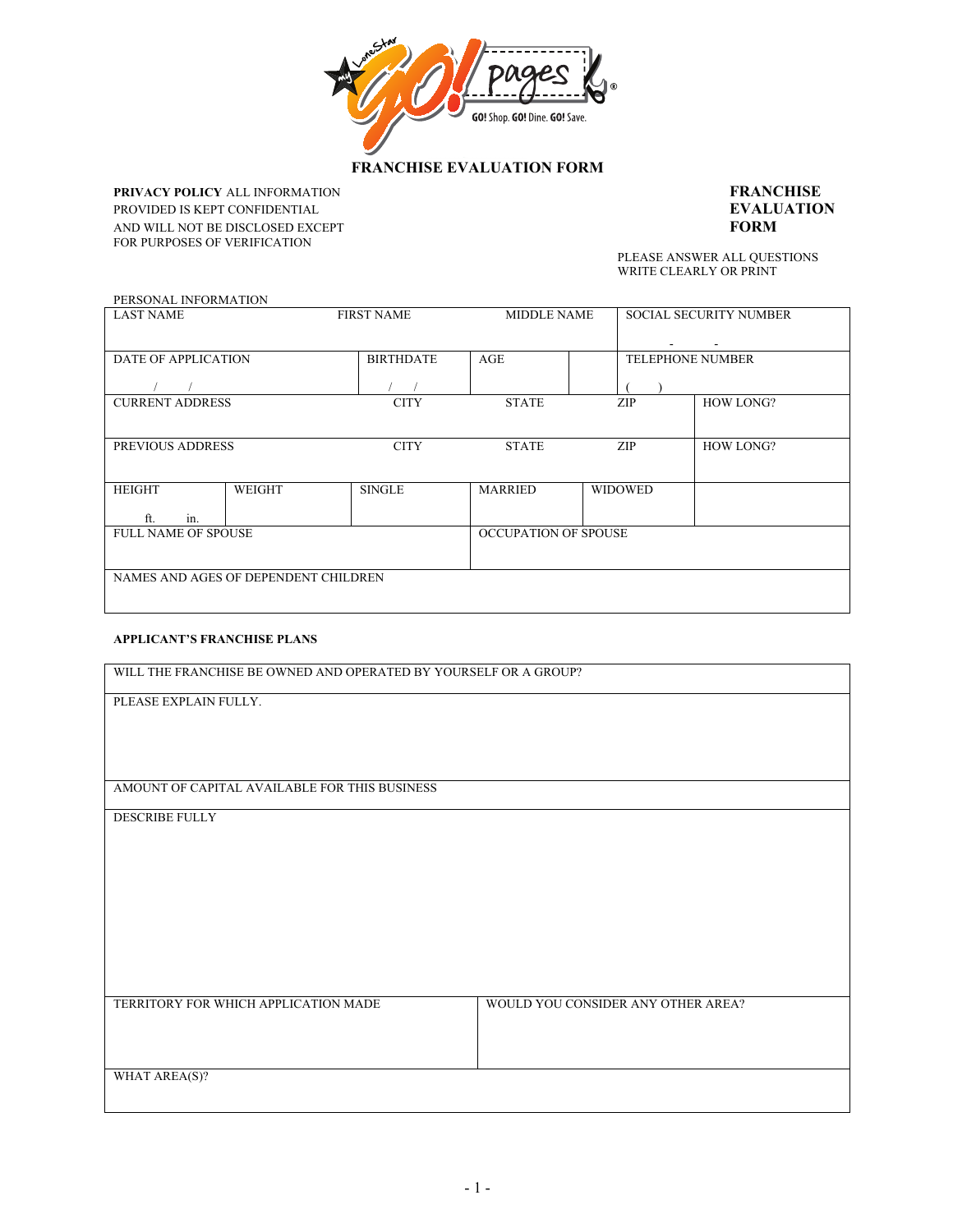#### **EDUCATION**

#### PLEASE LIST ALL EDUCATION YOU HAVE RECEIVED INCLUDING HIGH SCHOOL, COLLEGE, MILITARY OR SPECIAL TRAINING.

| NAME OF SCHOOL            | DATES OF ATTENDANCE                       | <b>MAJOR AND MINOR FIELDS</b> | % OF EXPENSES EARNED |  |  |
|---------------------------|-------------------------------------------|-------------------------------|----------------------|--|--|
|                           | TO                                        |                               |                      |  |  |
| <b>LOCATION OF SCHOOL</b> | <b>GRADE AVERAGE OR</b><br>CLASS STANDING | DIPLOMA OR DEGREE             | DATE OF GRADUATION   |  |  |
| NAME OF SCHOOL            | DATES OF ATTENDANCE<br>TO                 | <b>MAJOR AND MINOR FIELDS</b> | % OF EXPENSES EARNED |  |  |
| LOCATION OF SCHOOL        | <b>GRADE AVERAGE OR</b><br>CLASS STANDING | DIPLOMA OR DEGREE             | DATE OF GRADUATION   |  |  |

### **BUSINESS AND EXPERIENCE RECORD**

#### **GIVE A COMPLETE RECORD OF YOUR EXPERIENCE, BEGINNING WITH YOUR PRESENT OR LAST POSITION, INCLUDE MILITARY SERVICE, INDICATE BY ASTERISK (\*) THOSE EMPLOYERS YOU DO NOT WISH US TO CONTACT.**

| HAVE YOU BEEN IN BUSINESS FOR YOURSELF                                                                                                       |                             |                      |
|----------------------------------------------------------------------------------------------------------------------------------------------|-----------------------------|----------------------|
| NAME AND ADDRESS OF EMPLOYER                                                                                                                 |                             |                      |
|                                                                                                                                              |                             |                      |
| POSITION, TITLE AND DUTIES                                                                                                                   |                             |                      |
| DATES OF EMPLOYMENT                                                                                                                          | SUPERVISOR'S NAME AND TITLE |                      |
|                                                                                                                                              |                             |                      |
| $\begin{tabular}{ c c c c c } \hline \text{FROM} & / & / & \text{TO} & / \\ \hline \text{REASON FOR SEPARATION} & & \\ \hline \end{tabular}$ | <b>BEGINNING SALARY</b>     | <b>ENDING SALARY</b> |
|                                                                                                                                              |                             |                      |
| NAME AND ADDRESS OF EMPLOYER                                                                                                                 |                             |                      |
| POSITION, TITLE AND DUTIES                                                                                                                   |                             |                      |
|                                                                                                                                              |                             |                      |
| DATES OF EMPLOYMENT                                                                                                                          | SUPERVISOR'S NAME AND TITLE |                      |
| $FRO\underline{M}$ / / TO / /<br><b>REASON FOR SEPARATION</b>                                                                                | <b>BEGINNING SALARY</b>     | <b>ENDING SALARY</b> |
|                                                                                                                                              |                             |                      |
| NAME AND ADDRESS OF EMPLOYER                                                                                                                 |                             |                      |
|                                                                                                                                              |                             |                      |
| POSITION, TITLE AND DUTIES                                                                                                                   |                             |                      |
| DATES OF EMPLOYMENT                                                                                                                          | SUPERVISOR'S NAME AND TITLE |                      |
| FROM $/$ / TO $/$                                                                                                                            |                             |                      |
| <b>REASON FOR SEPARATION</b>                                                                                                                 | <b>BEGINNING SALARY</b>     | <b>ENDING SALARY</b> |
|                                                                                                                                              |                             |                      |

#### **PHYSICAL CONDITION** INCOME

| <b>GENERAL PHYSICAL CONDITION</b>                            | DATE OF LAST PHYSICAL EXAM | <b>YEAR</b>                                 |  |
|--------------------------------------------------------------|----------------------------|---------------------------------------------|--|
|                                                              |                            | EARNED (salary, commissions, fees, etc.) \$ |  |
|                                                              |                            | <b>INTEREST &amp; DIVIDENDS RECEIVED</b>    |  |
| LIST ANY PHYSICAL IMPAIRMENTS OR CHRONIC ILLNESSES WHICH MAY |                            | <b>RENTS RECEIVED</b>                       |  |
| PRECLUDE CERTAIN TYPES OF ACTIVITIES                         |                            | <b>OTHER INCOME</b>                         |  |
|                                                              |                            |                                             |  |
| <b>EXPLAIN</b>                                               |                            |                                             |  |
|                                                              |                            |                                             |  |
|                                                              |                            |                                             |  |
|                                                              |                            | <b>GROSS INCOME</b>                         |  |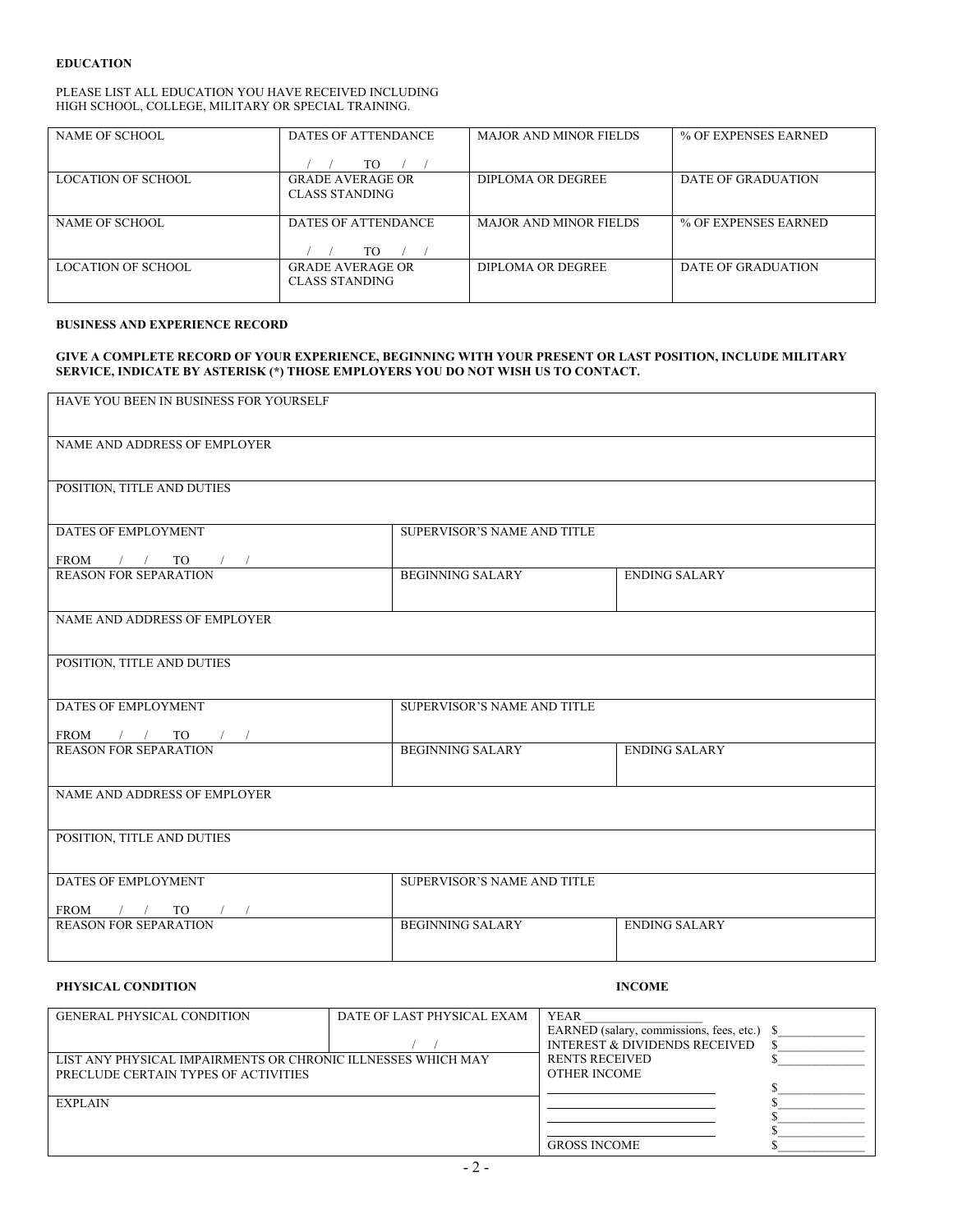#### **REFERENCES**

| PLEASE LIST THREE PROFESSIONAL AND CHARACTER REFERENCES - NAME-ADDRESS-TELEPHONE |                    |                   |         |  |
|----------------------------------------------------------------------------------|--------------------|-------------------|---------|--|
|                                                                                  |                    |                   |         |  |
|                                                                                  |                    |                   |         |  |
|                                                                                  |                    |                   |         |  |
|                                                                                  |                    |                   |         |  |
|                                                                                  |                    |                   |         |  |
|                                                                                  |                    |                   |         |  |
|                                                                                  |                    |                   |         |  |
|                                                                                  |                    |                   |         |  |
|                                                                                  |                    |                   |         |  |
| LIST THREE CREDIT REFERENCES-NAME-ADDRESS-TELEPHONE                              |                    |                   |         |  |
|                                                                                  |                    |                   |         |  |
|                                                                                  |                    |                   |         |  |
|                                                                                  |                    |                   |         |  |
|                                                                                  |                    |                   |         |  |
|                                                                                  |                    |                   |         |  |
|                                                                                  |                    |                   |         |  |
|                                                                                  |                    |                   |         |  |
|                                                                                  |                    |                   |         |  |
| <b>BANK REFERENCES-NAME-ADDRESS</b>                                              | CHECKING ACCOUNT E | SAVINGS ACCOUNT ξ | OTHER ζ |  |
|                                                                                  |                    |                   |         |  |
|                                                                                  |                    |                   |         |  |
|                                                                                  |                    |                   |         |  |

#### **CONTINGENCIES**

| Do you have any contingent liabilities?               | If so, please itemize           |  |
|-------------------------------------------------------|---------------------------------|--|
|                                                       | Are any of your assets pledged? |  |
| Are you a defendant in any lawsuits or legal actions? |                                 |  |
| Have you ever taken bankruptcy?                       |                                 |  |
|                                                       |                                 |  |

#### **CONFIDENTIAL FINANCIAL STATEMENT**

NAME DATE: , 20

# **(PLEASE ANSWER ALL QUESTIONS USING "NO" OR "NONE" WHERE NECESSARY)**

| <b>ASSETS</b><br>LIABILITIES AND NET WORTH |                     |                                                               |                                   |                                                   |                                                     |                                            |  |  |  |
|--------------------------------------------|---------------------|---------------------------------------------------------------|-----------------------------------|---------------------------------------------------|-----------------------------------------------------|--------------------------------------------|--|--|--|
| Cash<br>\$<br>(See Sched, No. 1)           |                     |                                                               |                                   |                                                   | Notes Payable to Banks. Unsecured Direct Borrowings | $\mathbf S$                                |  |  |  |
| On hand, and unrestricted in banks.        |                     |                                                               | only.                             |                                                   | (See Sched, No. 1)                                  |                                            |  |  |  |
|                                            |                     |                                                               |                                   | Notes Payable to Banks. Secured Direct Borrowings |                                                     |                                            |  |  |  |
| <b>U.S. Government Securities</b>          |                     |                                                               | only                              |                                                   | (See Sched, No. 1)                                  |                                            |  |  |  |
| Accounts and Loans Receivable              |                     |                                                               |                                   | Notes Receivable, Discounted with Banks, Finance  |                                                     |                                            |  |  |  |
|                                            | (See Sched. No. 2)  |                                                               | Companies, etc.                   |                                                   | (See Sched. No. 1)                                  |                                            |  |  |  |
| Notes Receivable, Not Discounted           |                     |                                                               |                                   |                                                   |                                                     |                                            |  |  |  |
|                                            | (See Sched. No. 2)  |                                                               | Notes Payable to Other, Unsecured |                                                   |                                                     |                                            |  |  |  |
| Life Insurance, Cash Surrender Value       |                     |                                                               | Loans Against Life Insurance      |                                                   |                                                     |                                            |  |  |  |
| (Do not deduct loans)                      | (See Sched. No. 3)  |                                                               |                                   |                                                   | (See Sched, No. 3)                                  |                                            |  |  |  |
| Other Stocks and Bonds                     |                     |                                                               |                                   |                                                   |                                                     |                                            |  |  |  |
|                                            | (See Sched. No. 4)  |                                                               | <b>Accounts Payable</b>           |                                                   |                                                     |                                            |  |  |  |
| <b>Real Estate</b>                         |                     |                                                               |                                   |                                                   |                                                     |                                            |  |  |  |
|                                            | (See Sched. No. 5)  |                                                               | <b>Interest Payable</b>           |                                                   |                                                     |                                            |  |  |  |
| Automobiles                                |                     |                                                               | Taxes and Assessments Payable     |                                                   |                                                     |                                            |  |  |  |
| Registered in Own Name                     |                     |                                                               |                                   |                                                   | (See Sched. No. 5)                                  |                                            |  |  |  |
| <b>Other Assets</b>                        |                     |                                                               | Mortgages Payable on Real Estate  |                                                   |                                                     |                                            |  |  |  |
| (Itemize)                                  |                     |                                                               |                                   |                                                   | (See Sched, No. 5)                                  |                                            |  |  |  |
|                                            |                     |                                                               | Other Liabilities                 |                                                   |                                                     |                                            |  |  |  |
|                                            |                     |                                                               | (Itemize)                         |                                                   |                                                     |                                            |  |  |  |
|                                            |                     |                                                               |                                   |                                                   |                                                     |                                            |  |  |  |
|                                            |                     |                                                               | <b>NET WORTH</b>                  |                                                   |                                                     | S                                          |  |  |  |
| <b>TOTAL ASSETS</b>                        |                     | \$                                                            |                                   | TOTAL LIABILITIES & NET WORTH                     |                                                     | S                                          |  |  |  |
|                                            |                     |                                                               |                                   |                                                   |                                                     |                                            |  |  |  |
|                                            |                     |                                                               | <b>SUPPLEMENTARY SCHEDULES</b>    |                                                   |                                                     |                                            |  |  |  |
| <b>No. 1 Banking Relations.</b>            |                     | (A list of all my bank accounts, including savings and loans) |                                   |                                                   |                                                     |                                            |  |  |  |
| <b>Name and Location of Bank</b>           | <b>Cash Balance</b> | Amt. of Loan                                                  |                                   | <b>Maturity of Loan</b>                           |                                                     | <b>How Endorsed, Guaranteed or Secured</b> |  |  |  |
|                                            |                     |                                                               |                                   |                                                   |                                                     |                                            |  |  |  |
|                                            |                     |                                                               |                                   |                                                   |                                                     |                                            |  |  |  |
|                                            |                     |                                                               |                                   |                                                   |                                                     |                                            |  |  |  |
|                                            |                     |                                                               |                                   |                                                   |                                                     |                                            |  |  |  |